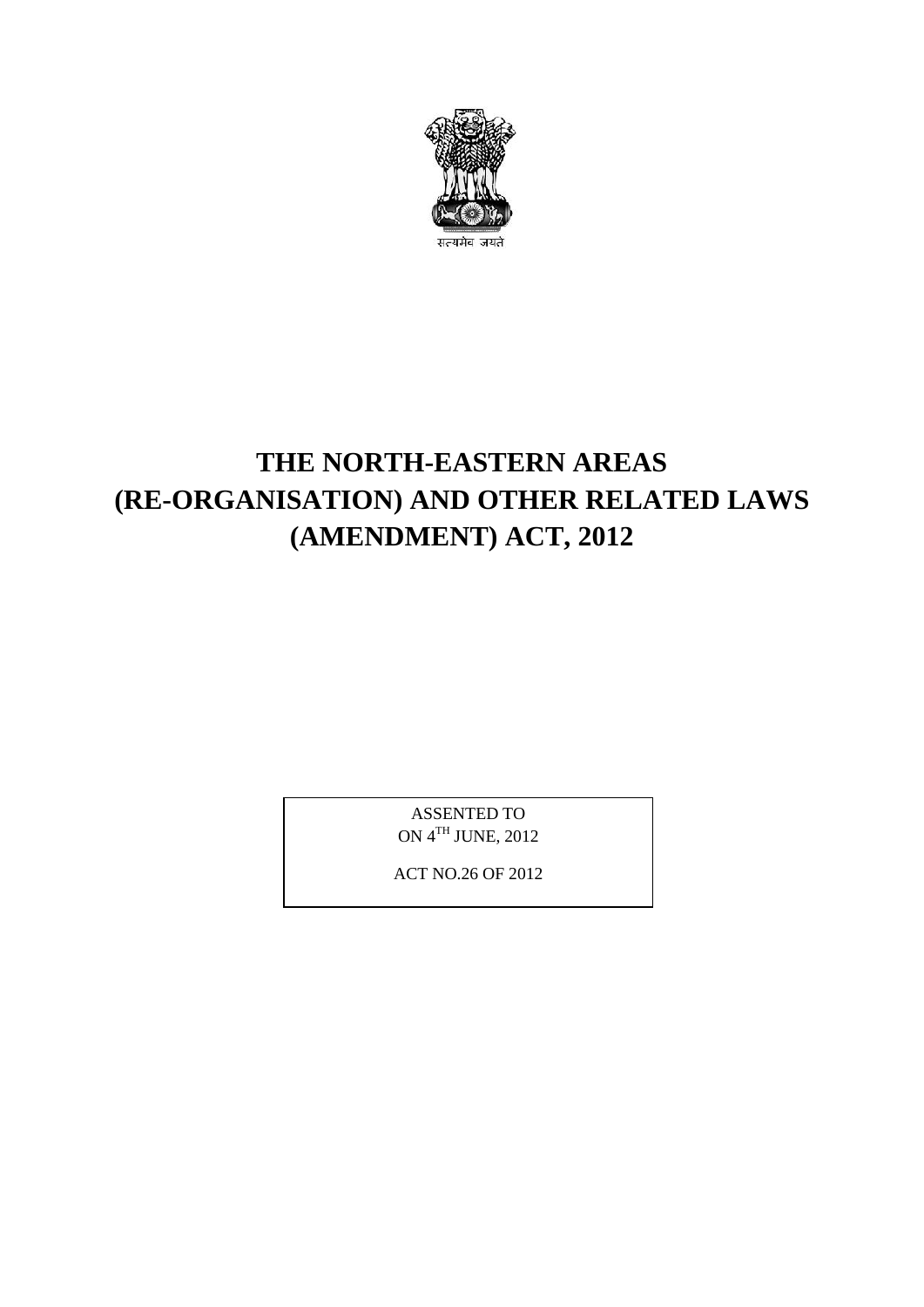## **THE NORTH-EASTERN AREAS (RE-ORGANISATION) AND OTHER RELATED** <sup>-1</sup><br>THE NORTH-EASTERN AREAS (RE-ORGANISATION) AND OTHER RELATED<br>LAWS (AMENDMENT) ACT, 2012 **ACT, 2012**

#### **An**

#### *Act*

*further to amend the North-Eastern Areas (Re-organisation) act, 1971and other Related laws.*

Be it enacted by Parliament in the Sixty-third year of the Republic of India as follows:-

#### **CHAPTER I**

#### PRELIMINARY

1. *(1)* This Act may be called the North-Eastern Areas (Re-organisation) Short title and and Other Related Laws (Amendment) Act, 2012. PRELIMINARY<br>
1. (1) This Act may be called the North-Eastern Areas (Re-organisation) Sh<br>
and Other Related Laws (Amendment) Act, 2012.<br>
(2) It shall come into force on such date as the Central Government may,<br>
by notificat

by notification in the Official Gazette, appoint.

#### **CHAPTER II**

#### AMENDMENTS TO THE NORTH-EASTERN AREAS (REORGANISATION) ACT, 1971

**CHAPTER II**<br>AMENDMENTS TO THE NORTH-EASTERN AREAS (REORGANISATION)<br>ACT, 1971<br>Amendment 2. In section 2 of the North-Eastern Areas (Re-organisation) Act, 1971 81 of 1971.<br>Thereinafter referred to as the principal Act), in of section 4. (hereinafter referred to as the principal Act), in clause (d), the following proviso shall be inserted, namely:- 2. In section 2 of the North-Eastern Areas (Re-organisation) Act, 1971 81 of 1971.<br>
(hereinafter referred to as the principal Act), in clause (d), the following<br>
proviso shall be inserted, namely:-<br>
'Provided that on and f

'Provided that on and from the commencement of the North (hereinafter referred to as the principal Act), in clause (d), the following<br>proviso shall be inserted, namely:-<br>
'Provided that on and from the commencement of the North<br>Eastern Areas (Re-organisation) and Other Related ( brackets and words "(Assam, Arunachal Pradesh, Mizoram and Nagaland)" the brackets and words "(Assam, Arunachal Pradesh, Mizoram and Nagaland)" had been substituted."

Amendment 3. In section 28 of the principal Act, in sub-section  $(I)$ , the following of section 28. proviso shall be inserted, namely:-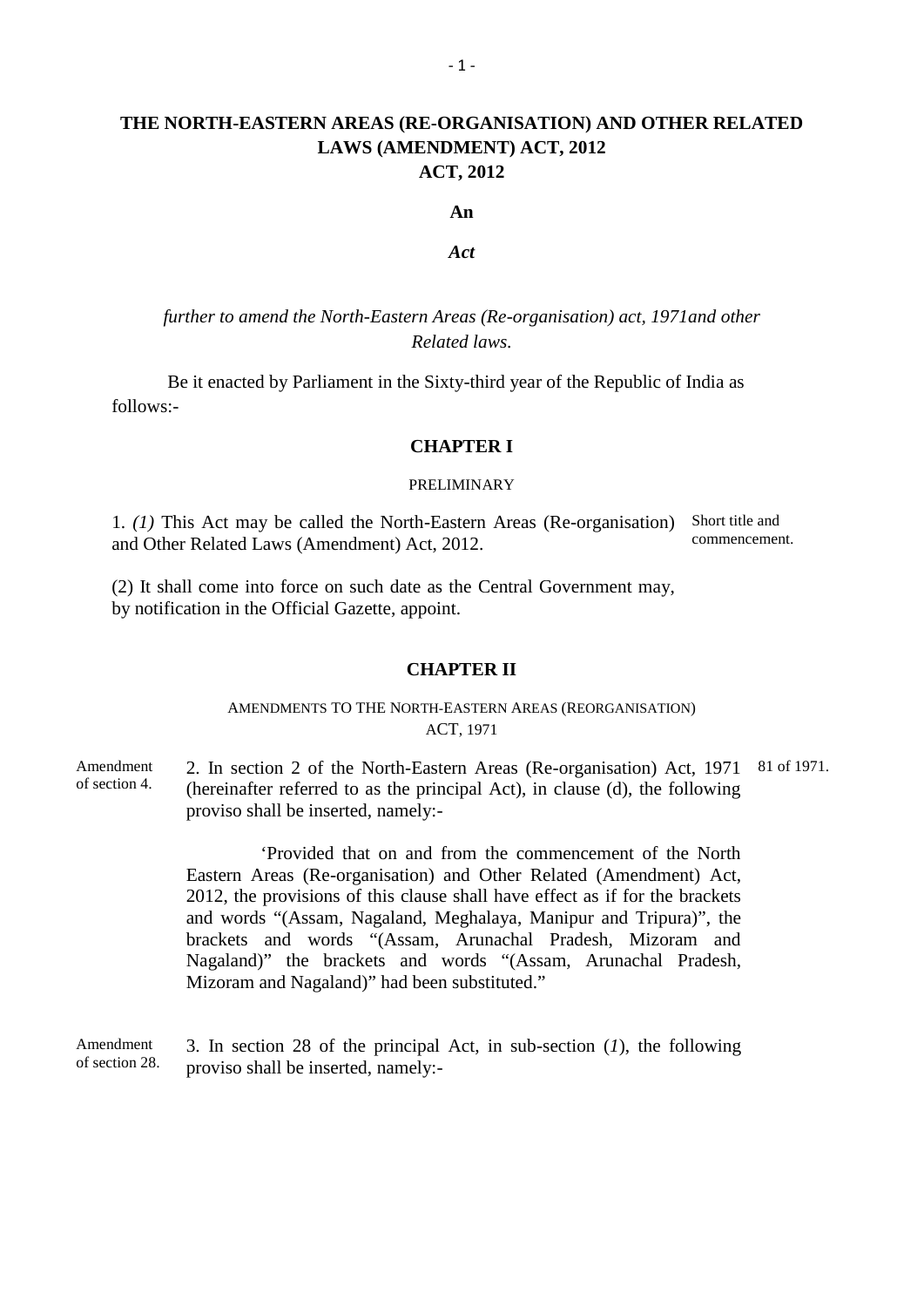"Provided that on and from the commencement of the North-Eastern <sup>-2</sup><br>
"Provided that on and from the commencement of the North-Eastern<br>
Areas (Re-organisation) and Other Related Laws (Amendment) Act, 2012, the<br>
common High Court shall be the high Court of the States of Assam, Arunachal common High Court shall be the high Court of the States of Assam, Arunachal "Provided that on and from the commencement of the North-Eastern<br>Areas (Re-organisation) and Other Related Laws (Amendment) Act, 2012, the<br>common High Court shall be the high Court of the States of Assam, Arunachal<br>Pradesh and authority for the States of Meghalaya, Manipur and Tripura". Areas (Re-organisation) and Other Related Laws (Amendment) Act, 2012, the<br>common High Court shall be the high Court of the States of Assam, Arunachal<br>Pradesh, Mizoram and Nagaland and shall cease to have its jurisdiction,

of separate "28A. (*1*) On and from the commencement of the North Eastern Areas High Courts (Re-organisation) and Other Related Laws (Amendment) Act, 2012, there shall for the States be a High Court  $-$ Establishment<br>
of separate<br>
Manipur and (Re-organisation) and Other Related Laws (Amendment) Act, 2012, there shall<br>
for the States<br>
of Meghalaya,<br>
Manipur and (a) for the State of Meghalaya to be called the High Court of -organisation) and Other Related Laws (Amendment) Act, 2012, there shall High Court –<br>
(a) for the State of Meghalaya to be called the High Court of Meghalaya;<br>
(b) for the State of Manipur to be called the High Court of

(a) for the State of Meghalaya to be called the High Court of Megh<br>
(b) for the State of Manipur to be called the High Court of Ma<br>
(c) for the State of Tripura to be called the High Court of Tripura.

(b) for the State of Manipur to be called the High Court of Manipur;<br>
(c) for the State of Tripura to be called the High Court of Tripura.<br>
(2) The principal seat of the High Court of Meghalaya, the High Court of Manipur a President may, by notified order, appoint.

(*3*) Notwithstanding anything contained in sub-section (2), the Judges and (2) The principal seat of the High Court of Meghalaya, the High Court of Manipur and the High Court of Tripura shall respectively be at such place as the President may, by notified order, appoint.<br>
(3) Notwithstanding anyt the High Court of Tripura may sit at such other place or places in the States of Meghalaya, Manipur and Tripura respectively, other than their principal seat as (3) Notwithstanding anything contained in sub-section (2), the Judges and division courts of the High Court of Meghalaya, the High Court of Manipur and the High Court of Tripura may sit at such other place or places in the Governor of the State concerned, appoint.

Judges of 28B. (*1*) Such of the Judges of the common High Court holding office Meghalaya, Manipur and Tripura respectively, other than their principal seat as<br>the Chief Justice of the respective High Court may, with the approval of the<br>Governor of the State concerned, appoint.<br>Judges of 28B. (1) Such Meghalaya, bigainsation) and Other Related Laws (Althentinent) Act, 2012 as may be<br>Manipur and determined by the President after ascertaining their option shall, on such Tripura. commencement, cease to be the Judges of the common High Court and become immediately before the commencement of the North Eastern Areas (Re-<br>organisation) and Other Related Laws (Amendment) Act, 2012 as may be<br>determined by the President after ascertaining their option shall, on such<br>commenceme High Court of Tripura, as the case may be.

> (*2*) Every person who by virtue of sub-section (*1*) become a Judge of the High Court of Meghalaya or the High Court of Manipur or the High Court of Tripura shall, except in the case where any such person is appointed to be the Chief Justice of any of those High Court, rank in the respective High Court according to the priority of their respective appointments as Judges of the common High Court.

new section namely:-<br>28A to 28K Establishment of Meghalaya,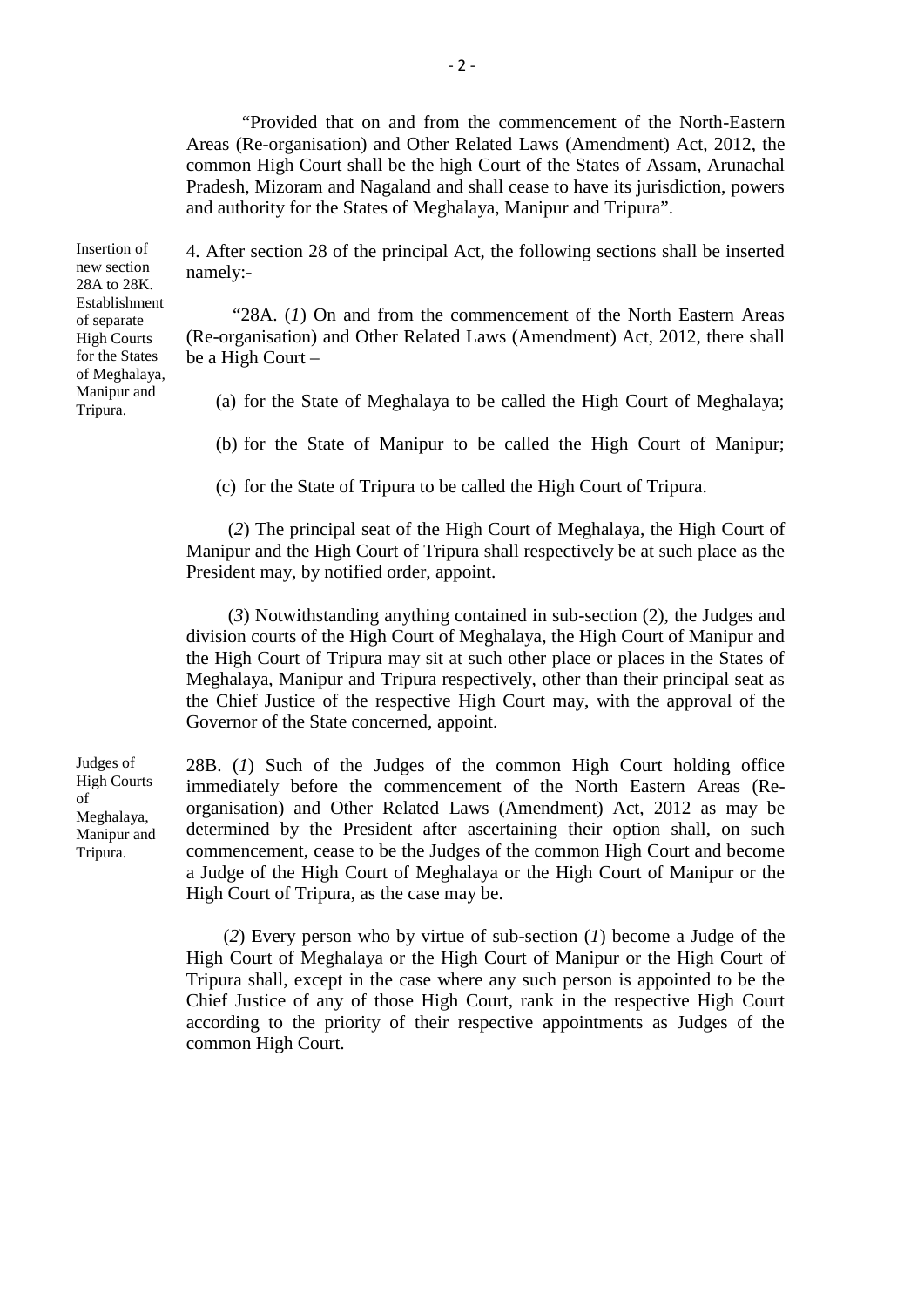**28C**. The High Court of Meghalaya, the High Court of Manipur and the High Court of Jurisdiction of <br>respect of any part of the territories included in the State of High Courts of Tripura shall have, in respect of any part of the territories included in the State of High Courts Meghalaya, the State of Manipur and the State of Tripura respectively, all such jurisdiction, Manipur and powers and authority as, under the law in force immediately before the commencement of Tripura.<br>the North-Eastern Ar **28C**. The High Court of Meghalaya, the High Court of Manipur and the High Court of Jum<br>Tripura shall have, in respect of any part of the territories included in the State of Hi<br>Meghalaya, the State of Manipur and the Sta **28C**. The High Court of Meghalaya, the High Court of Manipur and the High Court of Jurisdict Tripura shall have, in respect of any part of the territories included in the State of High Compare Meghalaya, the State of Man Court.

**29D**. The law in force immediately before the commencement of the North-Eastern Custody of Areas (Re organisation) and Other Related Laws (Amendment) Act, 2012 with respect to seal of High the North-Eastern Areas (Re organisation) and Other Related Laws (Amendment) Act,<br>
2012, are exercisable in respect of that part of the said territories by the common High<br>
Court.<br>
29D. The law in force immediately before the custody of the seal of the common High Court shall, with necessary modifications, Courts of early with recent to the quotedy of the seal of the High Court of Meghalaye, the High Meghalaye. apply with respect to the custody of the seal of the High Court of Meghalaya, the High  $\frac{Meghalaya}{Manipur}$  Meghalaya, Court of Manipur and the High Court of Tripura, as the case may be. Tripura. **28E.** The law in force immediately before the commencement of the North Eastern Practice and (Re organisation) and Other Related Laws (Amendment) Act, 2012 with respect to the custody of the seal of the High Court of Megh

the custody of the seal of the common High Court shall, with necessary modifications, Courts of<br>apply with respect to the custody of the seal of the High Court of Meghalaya, the High Meghalaya,<br>Court of Manipur and the Hig practice and procedure in the Common High Court shall, with necessary modifications, the High Court<br>candy in relation to the High Court of Machelaus, the High Court of Marinus and the High of Meghalaya, apply in relation to the High Court of Meghalaya, the High Court of Manipur and the High Manipur and Court of Tripura shall, respectively, have all such powers to make rules and orders with Tripura. respect to practice and procedure as are immediately before the commencement of the North-Eastern Areas (Organisation) and Other Related Laws (Amendment) act, 2012 exercisable by the common High Court:

Provided that any rules or orders which are in force immediately before the respect to practice and procedure as are immediately before the commencement of the<br>North-Eastern Areas (Organisation) and Other Related Laws (Amendment) act, 2012<br>exercisable by the common High Court:<br>Provided that any ru commencement of the North-Eastern Areas (Re organisation) and Other Related Laws (Amendment) Act,2012 with respect to the practice and procedure in the Common High Court shall, until varied or revoked by rules or orders made by the High Court of Tripura, as the case may be, apply with the necessary modifications in relation to the practice and procedure in the High Court of Meghalaya, the High Court of Manipur and the High Court of Tripura, as the case may be, apply with the necessary modifications in relation to the practice and procedure in the High Court of Meghalaya, the High Court of Manipur and High Court of Tripura respectively , as if such or orders were made by the respective High Court.

28F. The Law in force immediately before the commencement of the North-Eastern Forms of writs Areas (Re organisation) and Other Related Laws (Amendment) Act, 2012 with respect to and other the form of writs and other processes used, issued or awarded by the common High Court processes. High Court of Tripura respectively, as if such or orders were made by the respective High Court.<br>
28F.The Law in force immediately before the commencement of the North-Eastern Forms of writs<br>
Areas (Re organisation) and Ot **28F**. The Law in force immediately before the commencement of the North-Eastern Form Areas (Re organisation) and Other Related Laws (Amendment) Act, 2012 with respect to and the form of writs and other processes used, iss Manipur and the High Court of Tripura.

**28G**. The law in force immediately before the commencement of the North-Eastern Powers of  $\beta$  (Re organisation) and Other Poleted Laws (Amendmant) Act 2012 relating to the Judges. Shall, with the necessary modifications, apply with respect to the form of writs and other<br>processes used, issued or awarded by the High Court of Meghalaya, the High Court of<br>Manipur and the High Court of Tripura.<br>**28G**. T processes used, issued or awarded by the High Court of Meghalaya, the High Court of<br>Manipur and the High Court of Tripura.<br>**28G**. The law in force immediately before the commencement of the North-Eastern Pov<br>Areas (Re orga and with respect to all matters ancillary to the exercise of those powers shall, with necessary modifications, apply in relation to the High Court of Meghalaya, the High Court of Manipur and the High Court of Tripura.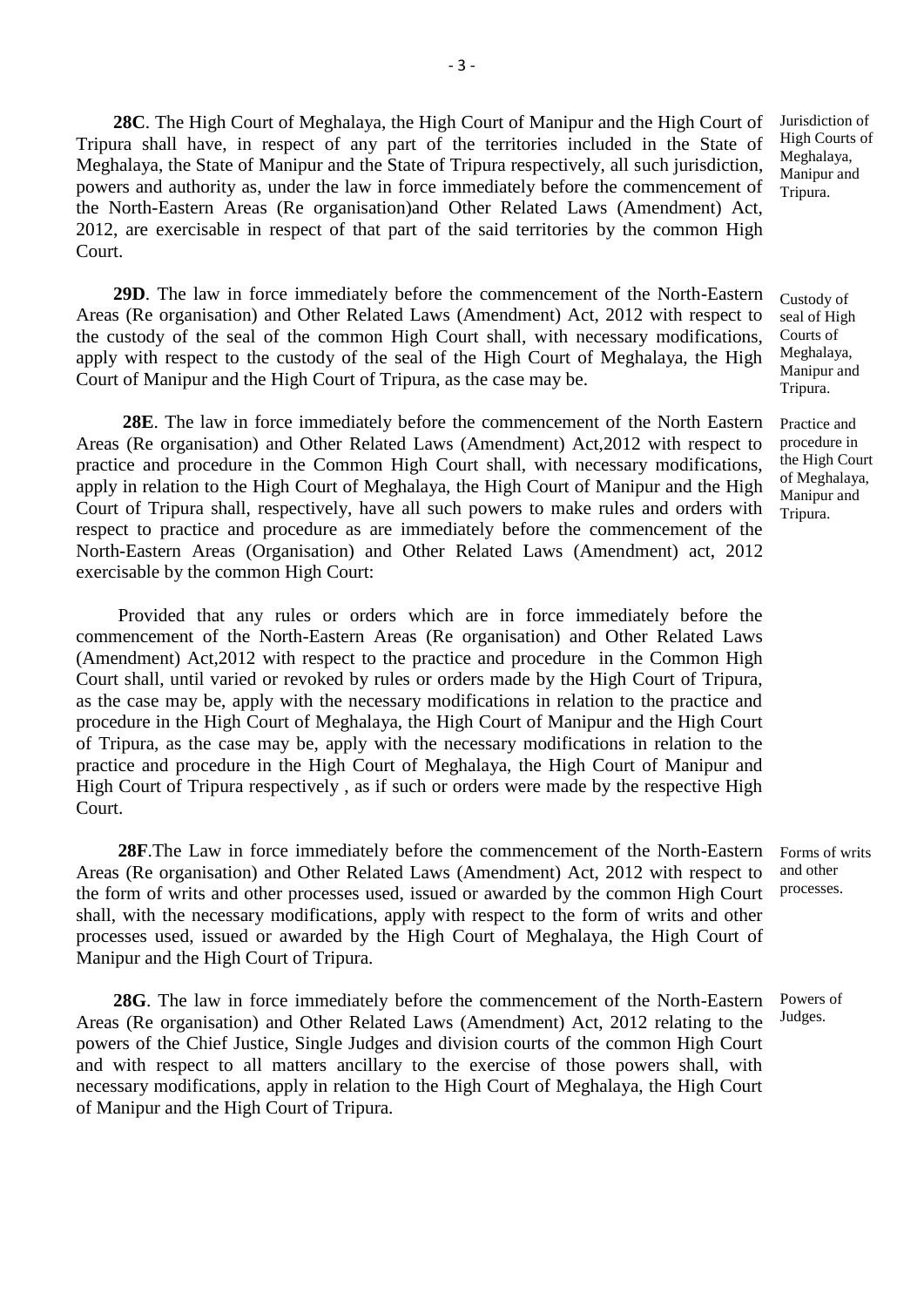**28H**. The law in force immediately before the commencement of the North-Eastern Procedure 28H. The law in force immediately before the commencement of the North-Eastern Procedure<br>Areas (Re organisation) and Other Related Laws (Amendment) Act, 2012 relating to as to<br>appeals to the Supreme Court from the common H **28H**. The law in force immediately before the commencement of the North-Eastern Procedure<br>Areas (Re organisation) and Other Related Laws (Amendment) Act, 2012 relating to as to<br>appeals to the Supreme Court from the common of Meghalaya, Manipur and Tripura.

to the High

Transfer of **28-I**. (*1*) Except as hereinafter provided, the common High Court shall, as from the proceedings commencement of the North-Eastern Areas (Re-organisation) and Other Related Laws From (Amendment) Act,2012 have no jurisdiction in respect of the States of Meghalaya, Manipur and Tripura.<br>
Transfer of **28-I**. (*I*) Except as hereinafter provided, the common High Court shall, as from the common enceredi common (Americannelly Act, 20<br>High Court Manipur and Tripura.

Courts of (*2*) Such proceedings pending in the common High Court immediately before the Meghalaya, common common of the North-Eastern Areas (Re organisation) and Other Related Jaws proceedings<br>
commencement of the North-Eastern Areas (Re-organisation) and Other Related Laws<br>
from<br>
common<br>
High Court<br>
Manipur and Tripura.<br>
to the High<br>
courts of<br>
(2) Such proceedings pending in the common High Court i commencement of the North-Eastern Areas (Re organisation) and Other Related Laws (Amendment) act, 2012 as are certified, whether before or after that day, by the Chief Justice of that High Court, having regard to the place High Court of Meghalaya or the High Court of Manipur or the High Court of Tripura, as the case may be, shall, as soon as may be after such certification, be transferred to the high Court of Meghalaya or the High Court of Manipur or the High Court of Tripura, as the case may be.

(*3*) Notwithstanding anything contained in sub-sections (*1*) and (*2*) or in section as the case may be, shall, as soon as may be after such certification, be transferred to<br>the high Court of Meghalaya or the High Court of Manipur or the High Court of<br>Tripura, as the case may be.<br>(3) Notwithstanding anythi High Court of Meghalaya, the High Court of Manipur and the High Court of Tripura shall not have, jurisdiction to entertain, hear of dispose of appeals, applications for leave to the Supreme Court, applications for review and other proceedings where any 28A, but save as hereinafter provided, the common High Court shall have, and the High Court of Meghalaya, the High Court of Manipur and the High Court of Tripura shall not have, jurisdiction to entertain, hear of dispose o Court before the commencement of the North Eastern Areas (Re-organisation) and Other Related Laws (Amendment) Act,2012: to the Supreme Court, applications for review and other proceedings where any<br>proceedings seek any relief in respect of any order passed by the common High<br>t before the commencement of the North Eastern Areas (Re-organisat

High Court, it appears to the Chief Justice of that High Court that they ought to be transferred to the high Court of Meghalaya or the high Court of Manipur or the High Court of Tripura, he shall order that they shall be so transferred, and such proceedings shall thereupon be transferred, and such proceedings shall thereupon be transferred accordingly.

(*4*) Any order made by the common High Court –

(*a*) before the commencement of the North-Eastern Areas (Re-organisation) and Other Related Laws (Amendment) Act, 2012, in any proceedings transferred to the High Court of Meghalaya, or the High Court of Manipur or the High Court of Tripura by virtue of sub-section (2); or (*a*) before the commencement of the North-Eastern Areas (Re-organisation) and Related Laws (Amendment) Act, 2012, in any proceedings transferred to the Court of Meghalaya, or the High Court of Manipur or the High Court of

jurisdiction by virtue of sub-section (3).

shall, for purposes, have effect, not only as an order of the common High Court but also as an order made by the High Court of Meghalaya, or the High Court of Manipur (*b*) in any proceeding with respect to which the jurisdiction by virtue of sub-section (3).<br>
shall, for purposes, have effect, not only as an order of also as an order made by the High Court of Meghalaya,<br>
or the High Co

Interpretation. **28J**. For the purposes of section 28H,-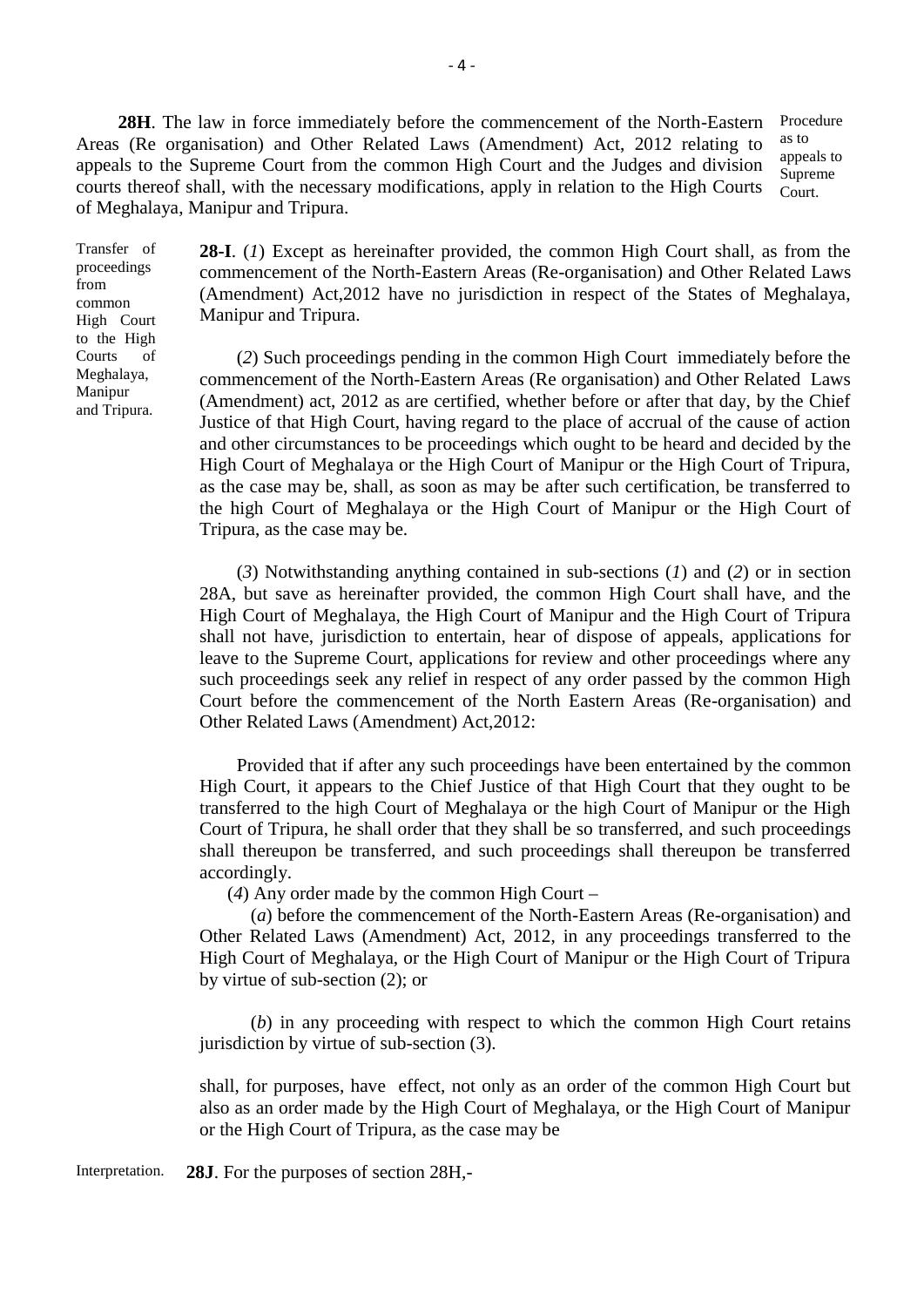(*a*) proceedings shall be deemed to be pending in a Court until that Court has disposed of all issues between the parties, including any issue <sup>-5</sup><br>(*a*) proceedings shall be deemed to be pending in a Court until that<br>Court has disposed of all issues between the parties, including any issue<br>with respect to the taxation of the costs of the proceedings and shall in appeals, applications for leave to appeal to the Supreme Court, applications for review, petitions for revision and petitions for writs; and

(*b*) references to High Court shall be construed as including references to a Judge or division Court thereof, and references to an order made by a Court or a Judge shall be construed as including references to a sentence, judgement or decree passed or made by that Court or Judge. (b) references to High Court shall be construed as including<br>references to a Judge or division Court thereof, and references to an order<br>made by a Court or a Judge shall be construed as including references to a<br>sentence,

application to the High Court of Meghalaya, the High Court of Manipur and the High Court of Tripura of any provision of the Constitution, and the provisions of these sections shall have effect subject to any provision that may be made on or after the commencement of the North-Eastern (Reorganisation) and Other Related Laws (Amendment) Act, 2012 with respect to the respective High Court by any Legislature or other authority having power to make such provisions." be made on or after the commencement of the North-Eastern (Re-<br>isation) and Other Related Laws (Amendment) Act, 2012 with respect<br>is respective High Court by any Legislature or other authority having<br>r to make such provisi

"Assam, Manipur, Meghalaya, Nagaland or Tripura", the words "Assam, of Section 31. Arunachal Pradesh, Mizoram or Nagaland" shall be substituted.

**6.** In section 32 of the principal Act, the following proviso shall be Amendment of section 32. inserted, namely:-

Provided that on and from the commencement of the North-Eastern Areas (Re-organisation) and Other Related Laws (Amendment) Act, 2012, the provisions of this section shall cease to have effect".

**7.** In section 33 of the principal Act, for the words "Manipur, Amendment Meghalaya, Nagaland and Tripura", the words "Arunachal Pradesh, Mizoram and Nagaland" shall be substituted.

**8.** After section 87 of the principal Act, the following section shall be Insertion of new section inserted, namely:-

**8.** After section 87 of the principal Act, the following section shall be Insertion of new section std, namely:-<br> **"87A.** (*1*) If any difficulty arises in giving effect to the provisions of Power to ct, as amended by the **8.** After section 87 of the principal Act, the following section shall be Insertion of inserted, namely:-<br> **87A.** (1) If any difficulty arises in giving effect to the provisions of Power to this Act, as amended by the Nor this Act, as amended by the North-Eastern (Re organisation) and Other remove<br>Related Laws (Amendment) Act, 2012, the Central Government may, by difficulties. order published in the Official Gazette, make such provisions not inconsistent with the provisions of this Act, as may appear to be necessary for removing the difficulty.

Provided that no such order shall be made under this section after the expiry of a period of two years from the commencement of the North-Eastern Areas (Re-organisation) and Other Related Laws (Amendment) Act, 2012.

87A.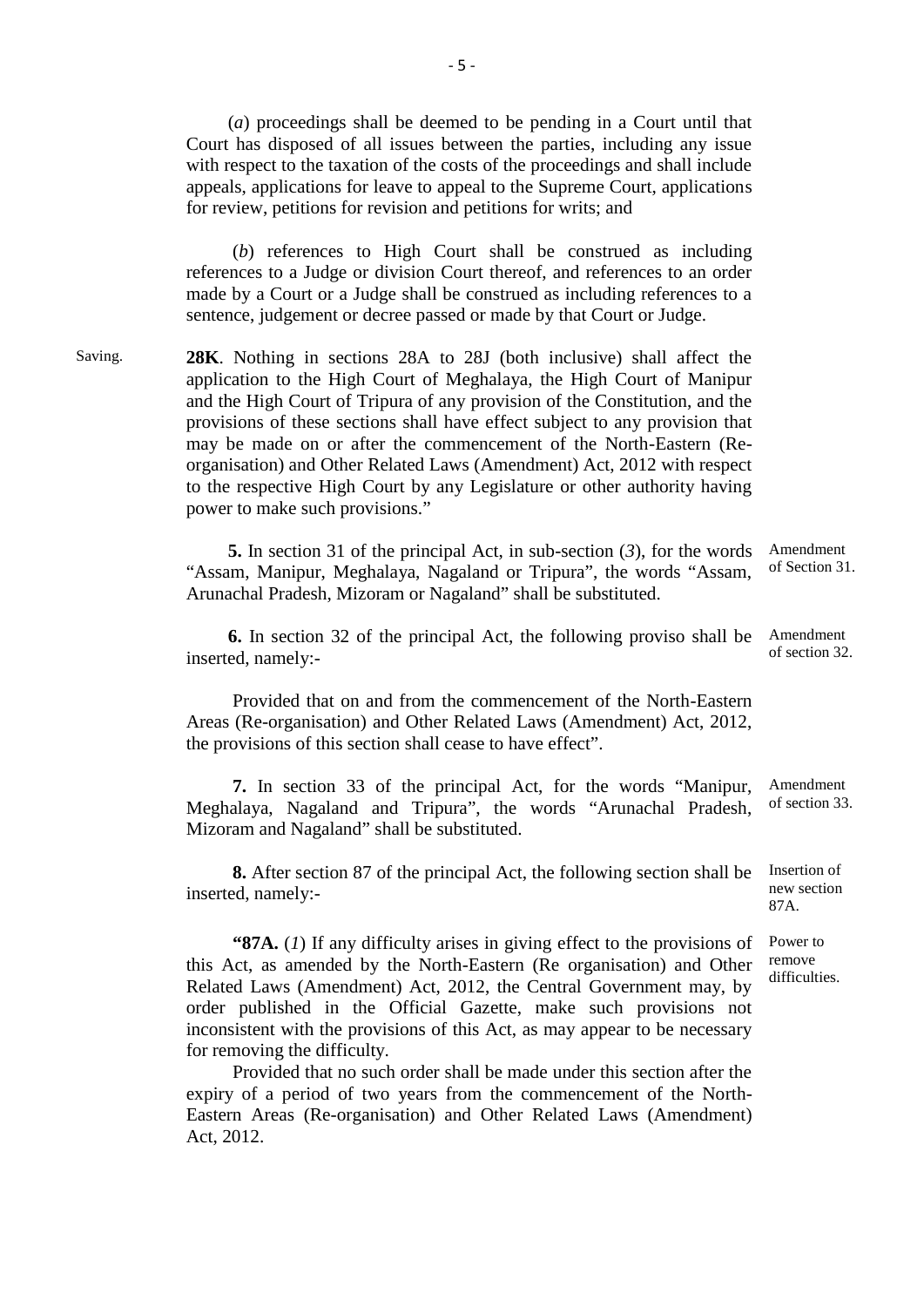(*2*) Every order made under this section shall be laid before each House of Parliament." (2) Every order made under this section shall be laid before each<br>ouse of Parliament."<br>**CHAPTER III**<br>AMENDMENTS TO THE ADVOCATES ACT, 1961 AND SPECIAL PROVISIONS<br>RELATING TO THE BAR COUNCIL AND ADVOCATES.

#### **CHAPTER III**

### RELATING TO THE BAR COUNCIL AND ADVOCATES.

25 of 1961.<br>**9.** On and from the commencement of the North-Eastern Areas (Re- Amendment<br>creanisation) and Other Polated Laws (Amendment) Act, 2012, in section 2. of section 3. **CHAPTER III**<br>AMENDMENTS TO THE ADVOCATES ACT, 1961 AND SPECIAL PROVISIONS<br>RELATING TO THE BAR COUNCIL AND ADVOCATES.<br>**9.** On and from the commencement of the North-Eastern Areas (Re-Amendment<br>organisation) and Other Relat of the Advocates Act, 1061,-

(*A*) in sub-section (*1*),-

(*i*) in clause (*a*), for the words "and Uttaranchal", words "Uttarakhand, Meghalaya, Manipur and Tripura" shall be substituted;

(*ii*) for clause (*b*), the following clause shall be substituted, namely:-

"(*b*) for the States of Arunachal Pradesh, Assam, Mizoram and Nagaland to be known as the Bar Council of Arunachal Pradesh, Assam, Mizoram and Nagaland;" (*b*) for the States of Arunachal Pradesh, Assam, Mizoram and<br>
Nagaland to be known as the Bar Council of Arunachal Pradesh, Assam,<br>
Mizoram and Nagaland;<br>
(*B*) in sub-section (2), for the words "in the case of the State

Advocate-General of each of the States of Assam, Manipur, Meghalaya,  $(B)$  in sub-section (2), for the words "in the case of the State Bar Council of Assam, Nagaland, Meghalaya, Manipur and Tripura, the Advocate-General of each of the States of Assam, Manipur, Meghalaya, Nagaland and Tripur Assam, Arunachal Pradesh, Mizoram and Nagaland, the Advocate-General of each of the States of Assam, Arunachal Pradesh, Mizoram and Nagaland" shall be substituted. Nagaland and Tripura" the words "in the case of the State Bar Council of<br>Assam, Arunachal Pradesh, Mizoram and Nagaland, the Advocate-General<br>of each of the States of Assam, Arunachal Pradesh, Mizoram and<br>Nagaland" shall b

provision the North-Eastern Areas (Re-organisation) and Other Related Laws<br>relating to Bar relating to Bar (Amendment) Act, 2012 is an advocate on the roll of the Bar Council of the Council of the advocates. States of Assam, Nagaland, Meghalaya, Manipur and Tripura may give his **10.**(*I*) Any person who immediately before the commencement of the North-Eastern Areas (Re-organisation) and Other Related Laws (Amendment) Act, 2012 is an advocate on the roll of the Bar Council of the States of Assam, Eastern Areas (Re-organisation) and other Related Laws (Amendment) the North-Eastern Areas (Re-organisation) and Other Related Laws<br>(Amendment) Act, 2012 is an advocate on the roll of the Bar Council of the<br>States of Assam, Nagaland, Meghalaya, Manipur and Tripura may give his<br>option in w (Amendment) Act, 2012 is an advocate on the roll of the Bar Council of the<br>States of Assam, Nagaland, Meghalaya, Manipur and Tripura may give his<br>option in writing, within one year from the commencement of the North-<br>Easte rules made thereunder, upon such option so given his name shall be Eastern Areas (Re-organisation) and other Related Laws (Amendment)<br>Act, 2012 to the Bar Council of such, to transfer his name on the roll of the<br>Bar Council of any one State of Meghalaya, Manipur and Tripura and<br>notwithst State with effect from the date of the option so given for the purposes of the said Act and the rules made thereunder.